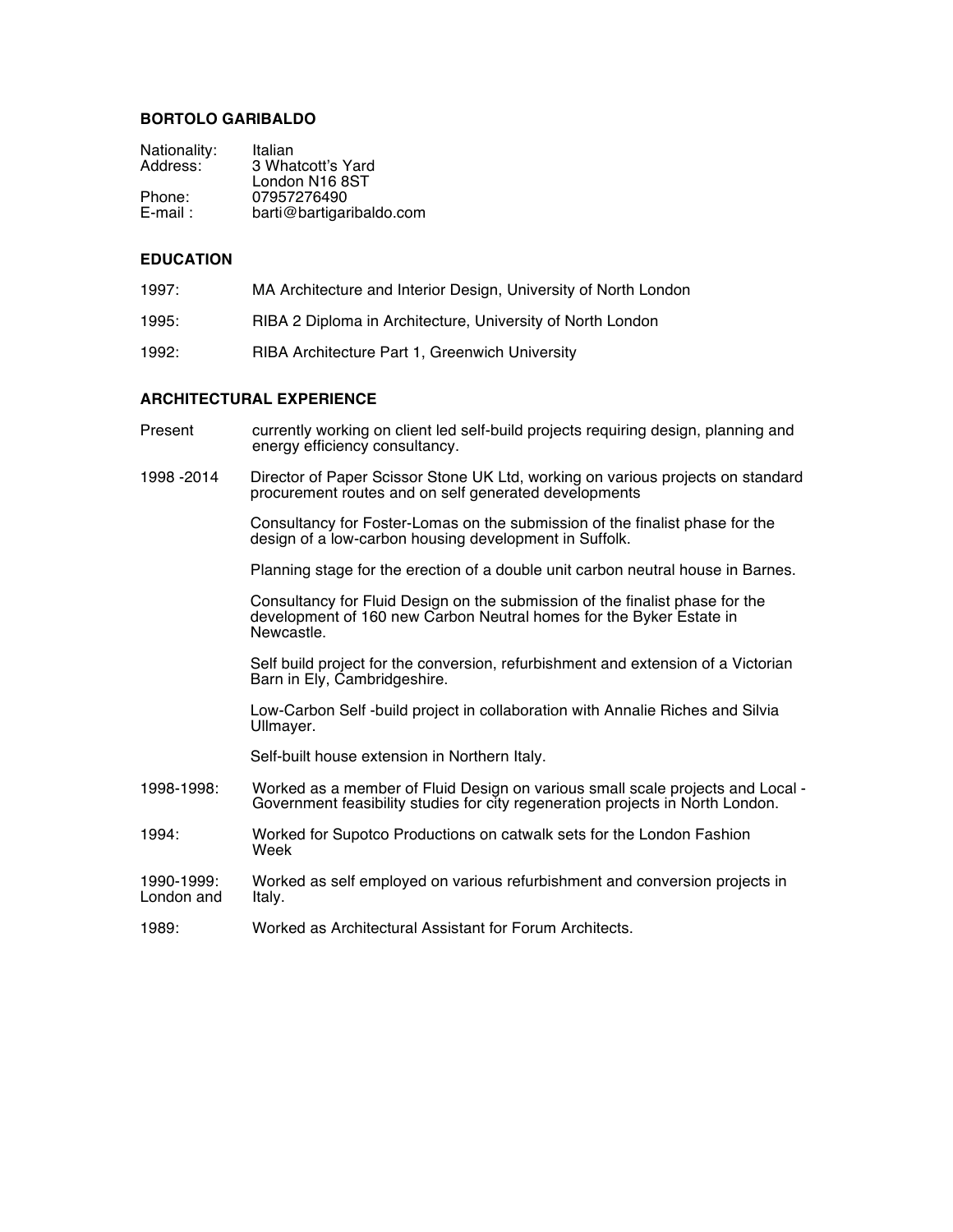# **ACADEMIC EXPERIENCE** (1996- Present)

| <b>Oxford Brookes University:</b> | Currently working as Design, Technology and Environmental<br>Studies tutor in the Post Graduate programme                                                                                                                                                                                                                                                                                                                                                                                                                                |
|-----------------------------------|------------------------------------------------------------------------------------------------------------------------------------------------------------------------------------------------------------------------------------------------------------------------------------------------------------------------------------------------------------------------------------------------------------------------------------------------------------------------------------------------------------------------------------------|
|                                   | Worked as Design tutor on the SBPD (Sustainable Building<br>Performance and Design) MSc programme.                                                                                                                                                                                                                                                                                                                                                                                                                                       |
|                                   | Also worked on a research proposal investigating alternative<br>sources of carbon for structural plastics in 3D House printing and<br>the development of vari-dense materials using Additive<br>Manufacturing.                                                                                                                                                                                                                                                                                                                           |
|                                   | Worked as Technology tutor on the Undergraduate programme                                                                                                                                                                                                                                                                                                                                                                                                                                                                                |
|                                   | Worked as Design Studio Leader in Unit H.<br>The unit was concerned with the relationship between<br>Sustainability and form; the aim was to investigate the existing<br>language of sustainable architecture, to criticize stigmas and<br>stereotypes, and to develop propositional models informed by<br>the playful interaction between material sources, production<br>cycles and applicative rationales.                                                                                                                            |
| University of Westminster:        | Taught technology and design in Interior Architecture degree                                                                                                                                                                                                                                                                                                                                                                                                                                                                             |
| University of the Arts London:    | Taught Interior Design at undergraduate level at the London<br>College of Communication and the Chelsea College of Art and<br>Design, covering various areas of education from design to<br>professional studies to branding and marketing.                                                                                                                                                                                                                                                                                              |
|                                   | London Metropolitan University: Worked as Coordinator of the Access and International<br>Foundation Courses in Architecture and Interior Design. Taught<br>at undergraduate level covering various areas of education from<br>design to professional studies to computer aided design.<br>Contributed to the development and validation of the course<br>curriculum, participated to the development and implementation<br>of quality assurance procedures and to the process of<br>recruitment and selection of the student applicants. |
| University of North London:       | Worked as Postgraduate Studio Tutor in Diploma Units 5, 3 & 6<br>(with Steve McAdam, David Clews and David Ritter), taking part<br>on R&D work connected to public consultation on city<br>regeneration and sustainability projects, such us the<br>redevelopmant of the King's Cross area in London.                                                                                                                                                                                                                                    |
|                                   | Worked on MA thesis, investigating cellulose plastics and<br>innovative technologies, such as CAD and CAM, and the<br>potential of their use as sustainably sourced, structural building<br>materials.                                                                                                                                                                                                                                                                                                                                   |
|                                   | Worked as an Undergraduate Studio Tutor in first year full-time<br>and part-time, Architecture and Interior Design.                                                                                                                                                                                                                                                                                                                                                                                                                      |
| University of Kent:               | Invited as a BA guest critic.                                                                                                                                                                                                                                                                                                                                                                                                                                                                                                            |
| <b>Brighton University:</b>       | Worked as a visiting lecturer and co-organiser on a progressive<br>technology workshop and symposium.                                                                                                                                                                                                                                                                                                                                                                                                                                    |
| Kingston University:              | Worked as a visiting lecturer on a technology symposium                                                                                                                                                                                                                                                                                                                                                                                                                                                                                  |